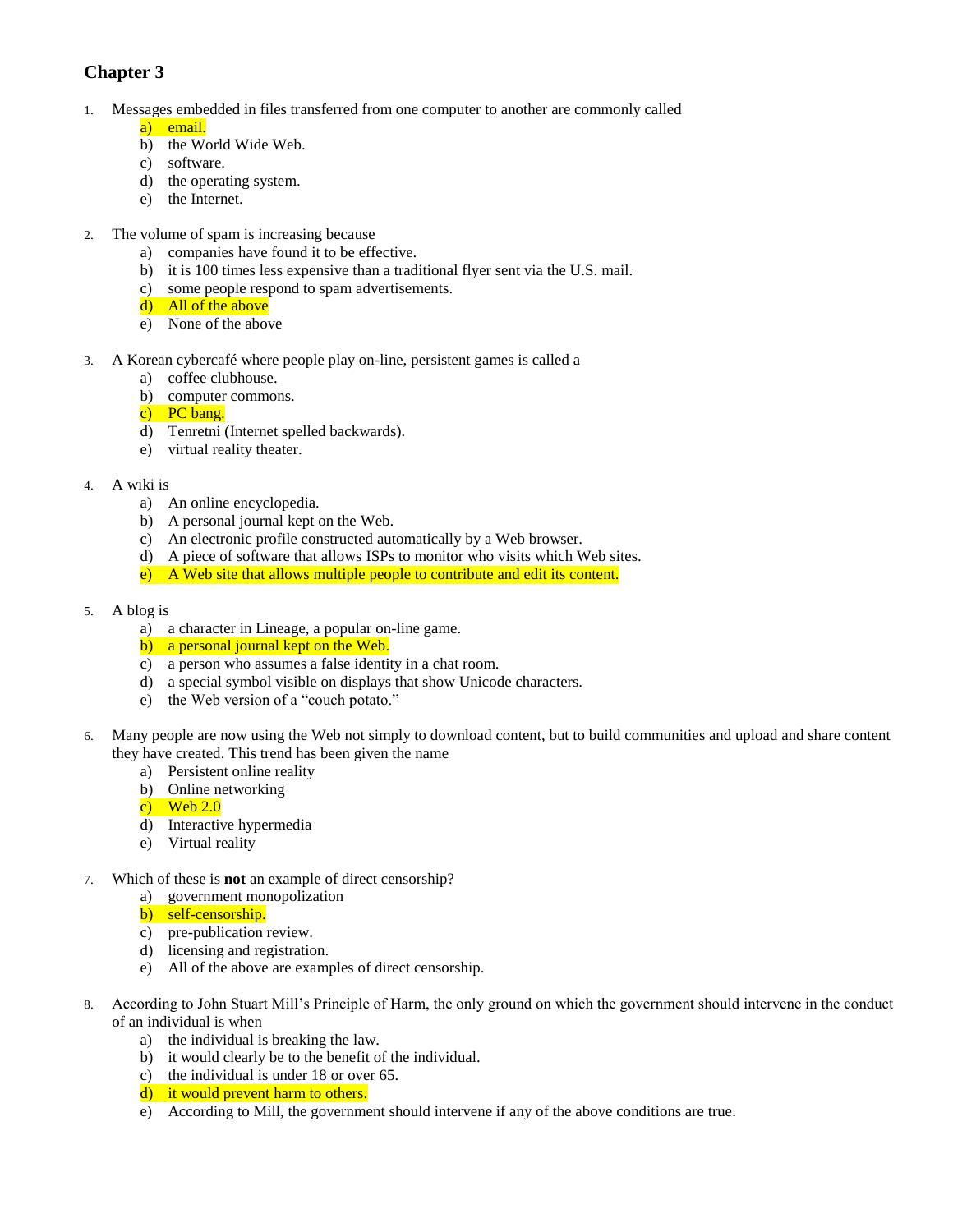- 9. In the United States, freedom of expression
	- a) is a positive right.
	- b) is not an absolute right.
	- c) is limited to political speech.
	- d) has been abolished by decisions of the U.S. Supreme Court.
	- e) is guaranteed by the Fourth Amendment to the U.S. Constitution.
- 10. A Web filter is a piece of software that
	- a) keeps track of the pages your Web browser displays.
	- b) sends Google information about your Web surfing habits.
	- c) prevents certain Web pages from being displayed by your browser.
	- d) prevents unauthorized people from using your computer to surf the Web.
	- e) A and B.
- 11. Which of the following laws was upheld as constitutional by the U.S. Supreme Court?
	- a) Communications Decency Act
	- b) Child Online Protection Act
	- c) Child Internet Protection Act
	- d) All of these laws were upheld as constitutional by the U.S. Supreme Court.
	- e) None of these laws were upheld as constitutional by the U.S. Supreme Court.
- 12. Sexting refers to
	- a) sending text messages with nude or nearly nude photographs.
	- b) sending emails with nude or nearly nude photographs.
	- c) posting nude or nearly nude photographs to a Web site.
	- d) A and B.
	- e) A, B, and C.
- 13. Sexting is causing a legal crisis because
	- a) police and prosecutors refuse to get involved in sexting cases.
	- b) police and prosecutors are treating sexting as a felony offense.
	- c) prisons are starting to fill up with people convicted of sexting.
	- d) police have been charged with possession of child pornography.
	- e) B and C.
- 14. How many Americans were the victims of identity theft in 2008 because of their online activities?
	- a) About 10,000.
	- b) About 100,000.
	- c) About 1 million.
	- d) About 10 million.
	- e) About 100 million.
- 15. Cyberbullying is defined as inflicting psychological harm on another person using
	- a) the phone system.
	- b) the Internet.
	- c) broadcast media such as radio or television.
	- $d)$  A and B.
	- e) A, B, and C.
- 16. Kimberly Young's test for Internet addiction is based on the diagnosis of
	- a) pathological gambling.
	- b) obsessive/compulsive behavior.
	- c) chronic sleeplessness.
	- d) anxiety disorders.
	- e) schizophrenia.
- 17. The Enlightenment view of addiction is that
	- a) there is nothing wrong with addiction.
	- b) addiction is not real.
	- c) addiction can never be overcome by will-power alone.
	- d) society is responsible for the bad choices people make.
	- e) people are responsible for the choices they make.